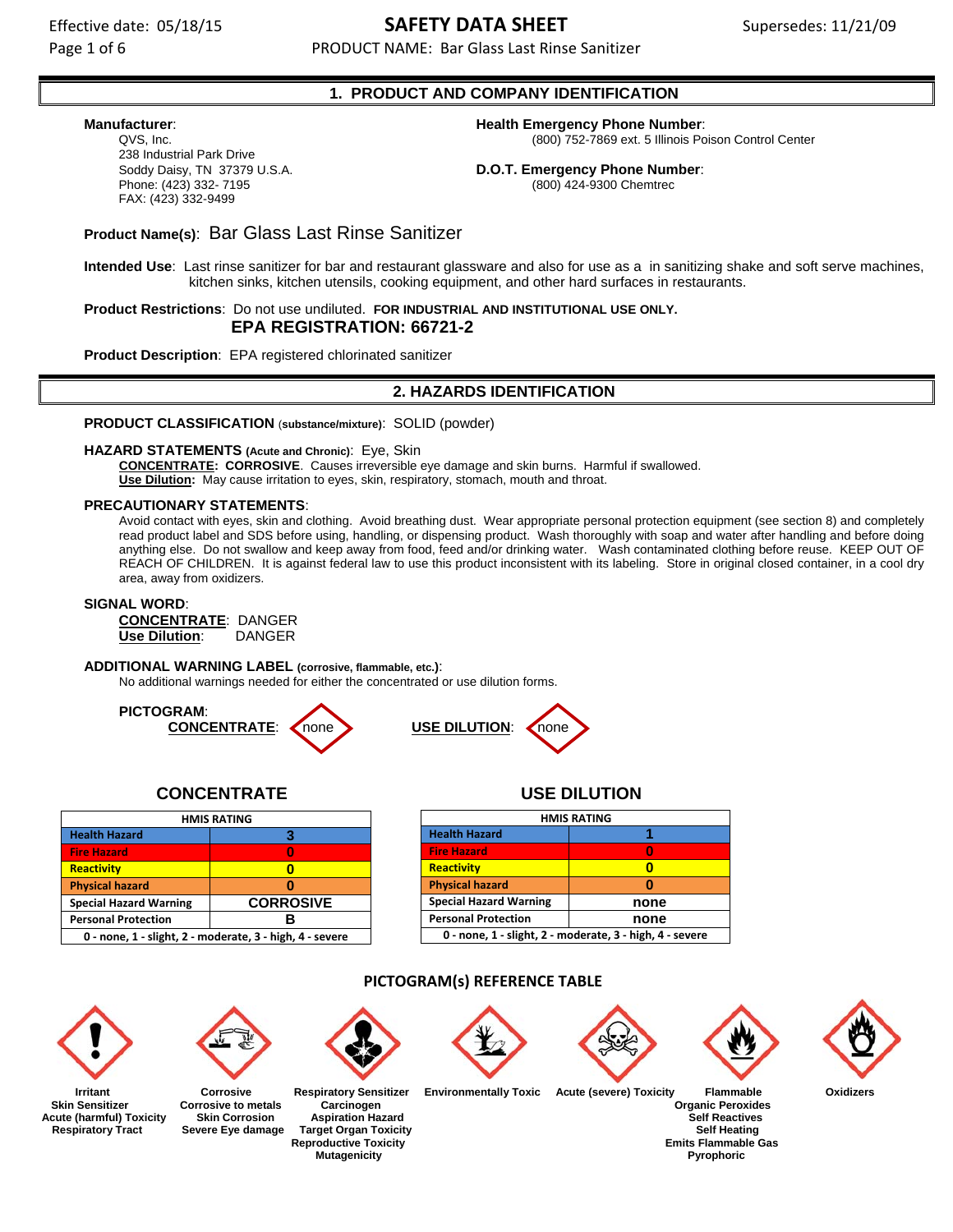Page 2 of 6 **PRODUCT NAME: Bar Glass Last Rinse Sanitizer** PRODUCT NAME: Bar Glass Last Rinse Sanitizer

| <b>3. COMPOSITION / INFORMATION ON INGREDIENTS</b> |            |                |                               |  |  |
|----------------------------------------------------|------------|----------------|-------------------------------|--|--|
| <b>CHEMICAL NAME</b>                               | CAS#       | <b>EINECS#</b> | <b>PERCENT</b><br>(by weight) |  |  |
| Sodium Sulfate                                     | 7757-85-6  | 231-820-9      | $10 - 60$                     |  |  |
| Sodium dichlorosocyanurate dyhydrate               | 51580-86-0 | 220-767-7      | $10 - 25$                     |  |  |
| Sodium tripolyphosphate                            | 7758-29-4  | 231-838-7      | $5 - 25$                      |  |  |

**COMMENTS**: This mixture contains non-hazardous or small enough quantities as to meet paragraph (d) of 29 CFR§1910.1200 regulatory thresholds for disclosure. These components contain no substances or impurities which would influence the classification of this product. Diluted product is not classified as hazardous according to OSHA 29CFR1910.1200.

### **4. FIRST AID MEASURES**

**SYMPTOMS: (Acute & Delayed)**: none known

Concentrate: burns to eyes and skin

Use Dilution: irritation to eyes and skin

**INHALATION**:

**CONCENTRATE**: Move person to fresh air. **USE DILUTION**: If irritated, get fresh air.

**INGESTION**: Call a poison control center or doctor immediately for treatment advice. **NOTE TO PHYSICIAN:** Probable mucosal damage may contraindicate the use of gastric lavage.

**CONCENTRATE**: Have person sip a glass of water if able to swallow. Do not induce vomiting unless told to do so by the poison control center or doctor. Do not give anything by mouth to an unconscious person.

**USE DILUTION:** If irritated, rinse mouth with plenty of water. Do not induce vomiting.

### **SKIN CONTACT**:

**CONCENTRATE**: Take off contaminated clothing (wash before reuse). Rinse skin immediately with plenty of water for 15-20 minutes. **USE DILUTION**: If irritated, rinse with plenty of water.

#### **EYE CONTACT**:

**CONCENTRATE**: Hold eye open and rinse slowly and gently with water for 15-20 minutes. Remove contact lenses, if present, after the first 5 minutes and then continue rinsing eye. Dispose of contact lens.

**USE DILUTION**: If irritated, rinse eyes gently with water for several minutes.

**BOTH CONCENTRATE & USE DILUTION: SEEK MEDICAL ATTENTION IF ANY SYMPTOMS DEVELOP OR PERSIST.** It is always best to either carry the product container, label and/or SDS when seeking medical attention. First aid listed is for both concentrated and use dilution forms unless stated otherwise. IN AN EMERGENCY, call 911. All SDS' are on file with the Illinois Poison Control Center (1-800-752-7869).

# **5. FIRE FIGHTING MEASURES**

**EXTINGUISHING METHOD:** water spray or carbon dioxide (CO2); dry chemical powder; foam

**FIREFIGHTING PRECAUTIONS**: wear self-contained breathing apparatus pressure-demand (MSHA/NIOSH approved) and full protective gear.

**UNUSUAL FIRE, EXPLOSTION, COMBUSTION HAZARDS**: none known

# **6. ACCIDENTAL RELEASE MEASURES**

**PERSONAL PRECAUTIONS / PROTECTIVE EQUIPMENT / EMERGENCY PROCEDURES**: Wear appropriate personal protection equipment (see section 8). Isolate area of spill.

**SPILL CLEANUP PROCEDURES/CONTAINMENT**: Sweep up and place in appropriate container and then water rinse area to drain.

**COMMENT**: All spill containment and spill cleanup procedures must first be in accordance with federal, state, local, and environmental agencies applicable laws and regulations. Always check with local water treatment plant before pouring chemicals down a drain.

# **7. HANDLING AND STORAGE**

**HANDLING** (concentrate & use dilution):

Always wear appropriate PPE (see section 8). Never allow product to come into contact with drinking water or food. Thoroughly wash hands after handling and before doing anything else. **KEEP OUT OF REACH OF CHILDREN.**

### **STORAGE** (concentrate & use dilution):

Powder form should be stored in cool, dry area away from heat and moisture. Avoid direct sunlight. Liquid form is not intended to be stored.

**COMMENTS**: Drums, totes, concentrate gallon, concentrate 2.5 gallon, concentrate quart and ready-to-use quart bottles are non refillable containers. Do not refill or reuse these containers. Always completely read the product label and the SDS before using, handling, or dispensing product. It is against federal law to use product inconsistent with its labeling. **FOR INSTITUTIONAL AND INDUSTRIAL USE ONLY.**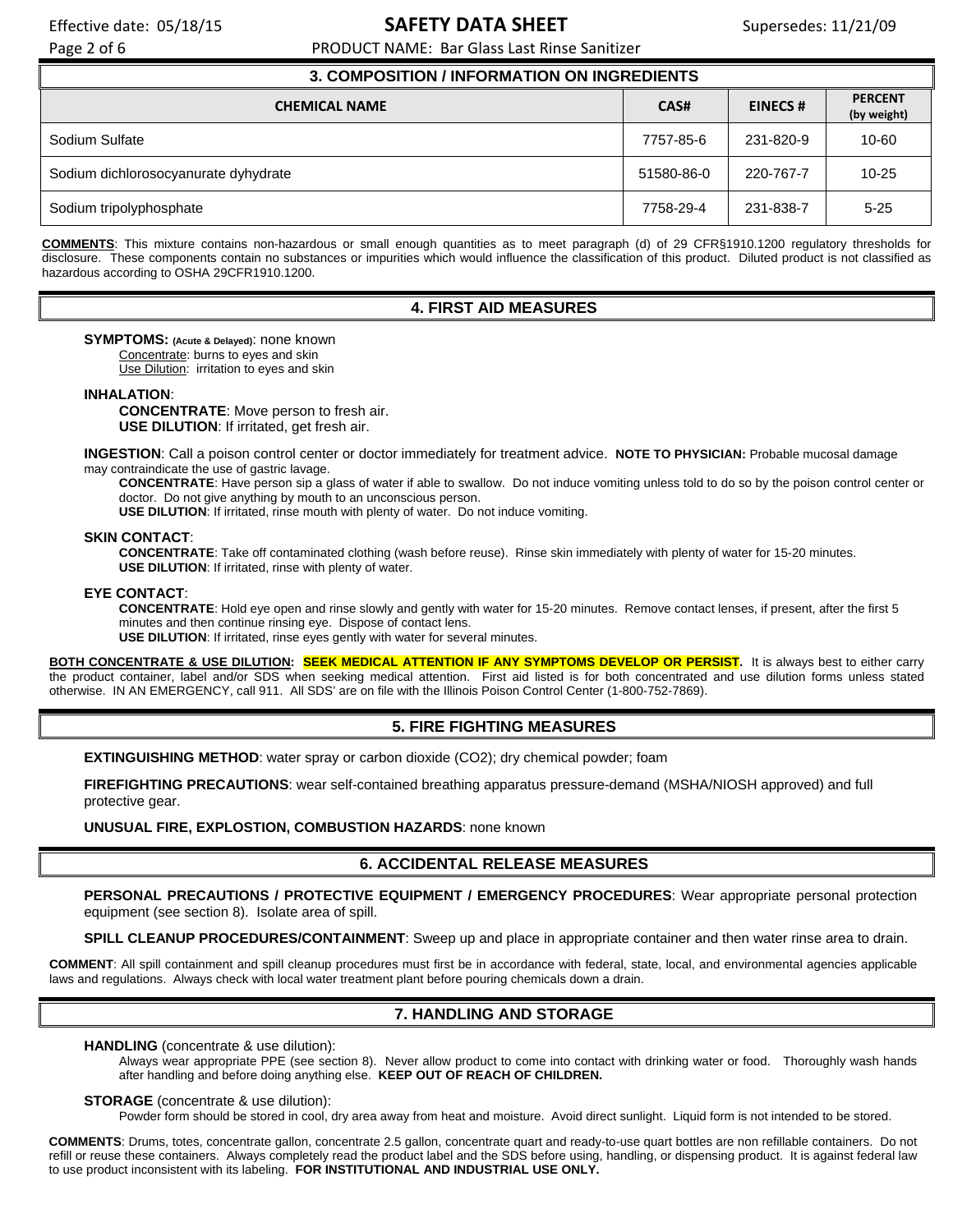Page 3 of 6 **PRODUCT NAME: Bar Glass Last Rinse Sanitizer** PRODUCT NAME: Bar Glass Last Rinse Sanitizer

| 8. EXPOSURE CONTROLS / PERSONAL PROTECTION |      |                |                          |                           |
|--------------------------------------------|------|----------------|--------------------------|---------------------------|
| <b>HAZARDOUS COMPONENT</b>                 | CAS# | <b>EINECS#</b> | <b>OSHA PEL</b><br>(ppm) | <b>ACGIH TLV</b><br>(ppm) |
| none                                       |      |                |                          |                           |
|                                            |      |                |                          |                           |
|                                            |      |                |                          |                           |
|                                            |      |                |                          |                           |

**VENTILATION**: General room ventilation.

### **RESPIRATORY**:

Concentrate: None required in recommended use of product.

Use Dilution: None required in recommended use of product; however, if bothersome, a face mask should be worn.

### **SKIN PROTECTION**:

Concentrate: Recommend chemical resistant gloves.

Use Dilution: None required. For sensitive hands recommend protective gloves (rubber, neoprene).

### **EYE PROTECTION**:

Concentrate: Recommend face shield, goggles.

Use Dilution: none required under normal use conditions; however, safety goggles could be worn to protect eyes from spills or splashes.

**OTHER PROCEDURES**: Check with employer and attain appropriate personal protection equipment for the job especially if there is sensitivity to the product. If necessary, an eye wash station and/or emergency showers should be readily available (always check with State and County laws and regulations concerning PPE or wash stations). Practice safe workplace habits. Always wash hands thoroughly immediately after handling and before doing anything else. Always read and follow directions on container and completely read SDS before using, handling, or dispensing product.

| 9. PHYSICAL AND CHEMICAL PROPERTIES |              |                     |                                          |           |          |
|-------------------------------------|--------------|---------------------|------------------------------------------|-----------|----------|
| <b>CONCENTRATE</b> [use dilution]   |              |                     |                                          |           |          |
| Appearance:                         | White powder | [clear liquid]      | Flammable:                               | no        |          |
| Odor:                               | chlorine     |                     | upper / lower limits:                    | <b>NA</b> | [ND]     |
| Odor threshold:                     | ND.          |                     | Flash Point:                             | <b>NA</b> | [>200°F] |
| Solubility:                         | NA.          | [complete]          | Auto-ignition Temp.:                     | <b>ND</b> |          |
| <b>Boiling Point:</b>               | NA.          | l>212°F1            | Partition coefficient: (n-octanol/water) | <b>ND</b> |          |
| <b>Melting Point:</b>               | <b>NA</b>    | <b>IND</b>          | Decomposition Temp:                      | <b>ND</b> |          |
| Freezing Point:                     | <b>NA</b>    | [ND]                | Vapor Density: $(air = 1)$               | <b>ND</b> |          |
| Viscosity:                          | <b>NA</b>    | <b>Ilike waterl</b> | Vapor Pressure at 68°F:                  | <b>ND</b> |          |
| Relative Density (to water):        | <b>NA</b>    | [1.0]               | Evaporation Rate: (water = 1)            | <b>ND</b> |          |
| pH:                                 | <b>NA</b>    | [8.5 to 10.5]       | % Volatile                               | $0\%$     |          |

# **10. STABILITY AND REACTIVITY**

**STABILITY / HAZARDOUS DECOMPOSITION / HAZARDOUS DECOMPOSITION**: product is stable and no hazardous decomposition nor polymerization will occur under normal conditions.

**CONDITIONS TO AVOID**: mixing with other chemicals. Acids, oxidizers, ammonia, organic solvents.

# **11. TOXICOLOGICAL INFORMATION**

**ROUTES OF EXPOSURE:** Inhalation, Ingestion, skin, eyes.

**SYMPTOMS**: Burning or irritation

**DELAYED/IMMEDIATE/CHRONIC EFFECTS**: Pain and redness on skin and eyes (watering), stomach pain/nausea, coughing.

**\*CARCINOGENICITY:** (concentrate & dilution forms)  $IARC: no$  NTP: no OSHA: no

**COMMENTS:** The information provided is based on analysis of like mixtures and information on the individual ingredients (fisher.sci.com).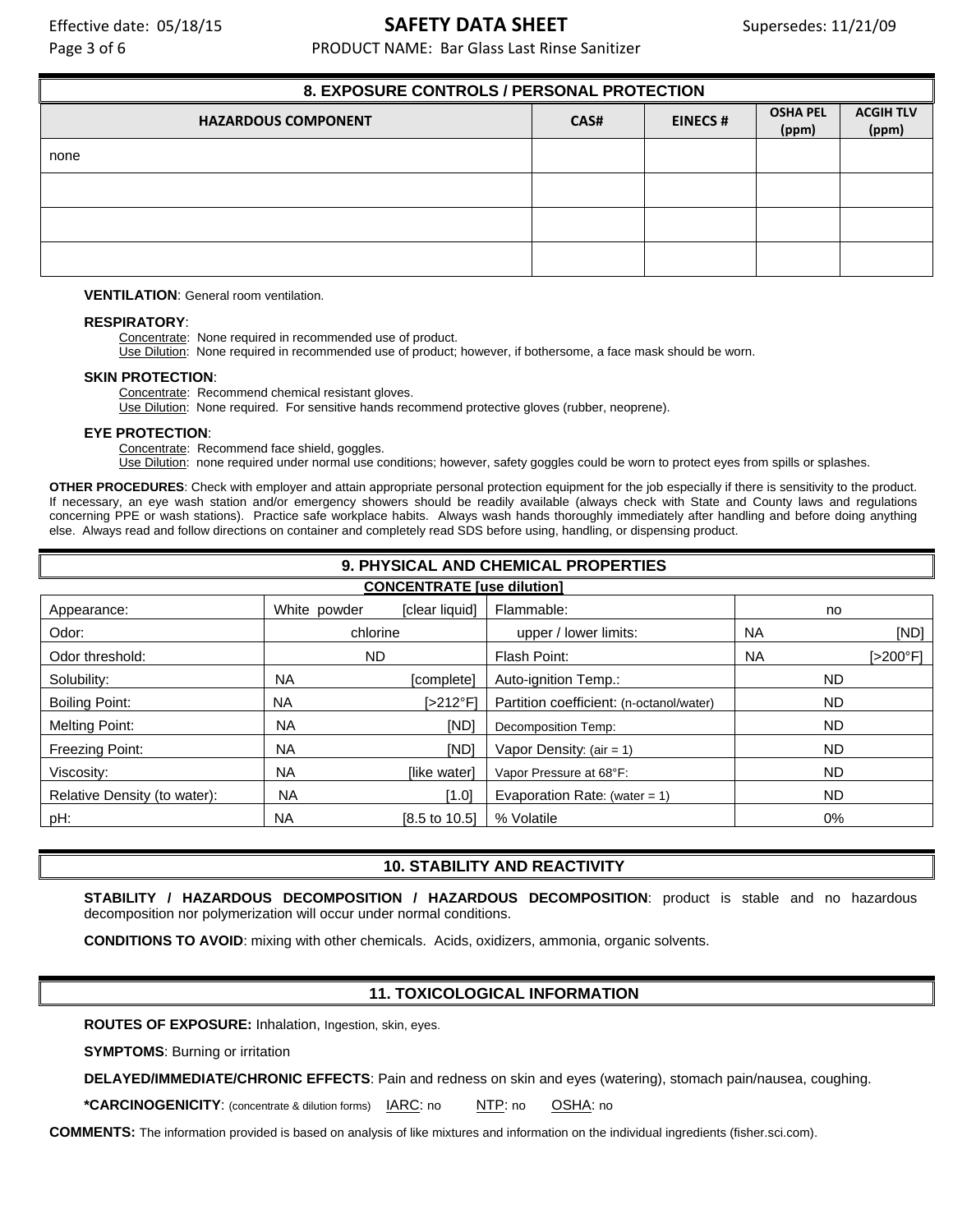Placard

Page 4 of 6 **PRODUCT NAME: Bar Glass Last Rinse Sanitizer** PRODUCT NAME: Bar Glass Last Rinse Sanitizer

# **12. ECOLOGICAL INFORMATION \***

**ECOTOXICITY**: Toxic to fish and aquatic organisms. Do not discharge effluent containing this product into lakes, streams, ponds, estuaries, oceans or other waters unless in accordance with the requirements of a National Pollutant discharge elimination Systems permit and the permitting authority has been notified in writing prior to discharge.

### **SODIUM SULFATE:**

**Ecotoxicity:** Fish: Bluegill/Sunfish: LC50 = 12,750 ppm; 96 Hr; Static bioassay flea Daphnia: LC50 = 4547 mg/L; 96 Hr; Unspecified Fathead Minnow: LC50 = 13,500-14,000 mg/L; 24 - 96 Hr; Unspecified Mosquito Fish: LC50 = 17,500 mg/L; 96 Hr; Unspecified This chemical is not expected to cause oxygen depletion in aquatic systems. It has a low potential to affect aquatic organisms and is expected to have a low potential to affect secondary waste treatment microorganisms.

**Environmental:** Sodium sulfate may persist indefinitely in the environment, but is not likely to show bioaccumulation or food chain contamination effects. If diluted with water, this chemical released directly or indirectly into the environment is not expected to have a significant impact.

### **PERSISTENCE & DEGRADABILITY**: NK

### **BIOACCUMMULATIVE POTENTIAL**: NK

### **OTHER ADVERSE EFFECTS (including soil mobility)**: NK

**COMMENTS:** Opinion is not to allow undiluted product to reach ground water, water course, or sewage system.

# **13. DISPOSAL CONSIDERATIONS \***

### **CONTAINER(s)**:

Disposal of container(s) must be in accordance with federal, state, local, and environmental agencies applicable laws and regulations.

### **WASTE**:

Disposal of waste must be in accordance with federal, state, local, and environmental agencies applicable laws and regulations.

**U.S. RCRA** (Resource, Conservation & Recovery Act, 40 CFR 261): not regulated

**COMMENTS:** According to RCRA, it is the responsibility of the user of the product to determine (at the time of disposal) whether the waste solution meets RCRA criteria for hazardous waste.

# **14. TRANSPORTATION INFORMATION \***

**BILL OF LADING INFORMATION** (UN#, proper shipping name, hazard class, Packing Group#, ERG# and if applicable, Marine Pollutant): Not regulated as a hazardous material

Cleaning Compound, not regulated as a hazardous material

**WHMIS INFORMATION** (Canada TDG): Refer to Canadian authorities

**NOTE**: It is not the intention of the manufacturer to ship outside the USA. If product is shipped outside the USA then it is the responsibility of the shipper (not the manufacturer) to provide all complete and correct information/paperwork needed to all proper authorities.

### **MARINE POLLUTANT:** No

**COMMENTS**: Transportation information provided is for reference only. Customer is urged to consult 49 CFR §100-177, IMDG, IATA, EC, UN TDG, and WHMIS (Canada) TDG information manuals for detailed regulations and exceptions covering specific container sizes, packaging materials, methods of shipping, etc. Manufacturer is located in United States and not intended for export. If distributed outside USA, distributor assumes all responsibility for all documentation required for export.

# **D.O.T. PICTOGRAM(s) REFERENCE TABLE**

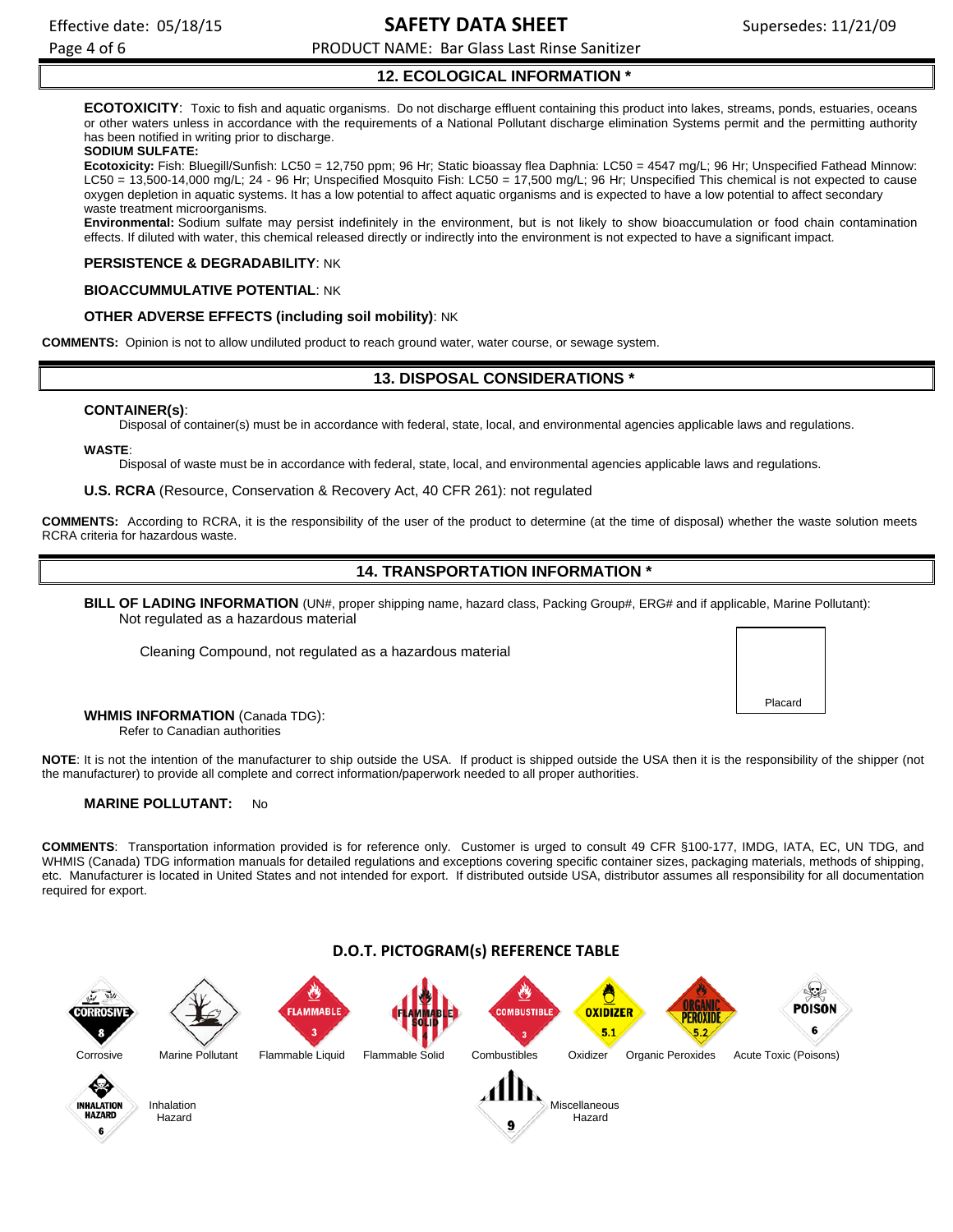Page 5 of 6 **PRODUCT NAME: Bar Glass Last Rinse Sanitizer** PRODUCT NAME: Bar Glass Last Rinse Sanitizer

# **15. REGULATORY INFORMATION \***

### **UNITED STATES OF AMERICA**

**TSCA** (Toxic Substance Control Act):

All ingredients are on this list or are exempt.

**CERCLA** (Comprehensive Response Compensation and Liability Act 40 CFR 302.4): Sodium Tripolyphosphate (CAS# 7758-29-4): 5,000

**CWA** (Clean Water Act):

None of the ingredients are listed as hazardous substances, priority pollutants or toxic pollutants.

**CAA** (Clean Air Act):

None of the ingredients contain any hazardous air pollutants.

**SARA TITLE III** (Superfund Amendments and Reauthorization Act):

**302** (Extremely Hazardous Category, 40 CFR 370):

None known

**311/312** (Hazard Category, 40 CFR 370):

Immediate

**313\*\*** Toxic chemical (Reportable Ingredients, 40 CFR 372):

No ingredient above the minimum level is listed.

\*\* NOTE: indicates a toxic chemical subject to annual reporting requirements of Section 313 of the Emergency Planning and Community Right-to-Know Act of 1986 and of 40 CFR 372. See Section 3 for CAS numbers and percent by weight.

**CALIFORNIA PROP 65** (Safe drinking water and toxic Enforcement Act of 1865): None of the ingredients are listed.

### **STATES WITH REGULATIONS OR EXCEPTIONS**:

Sodium Sulfate (CAS# 7757-82-6) MA, PA RTK lists Sodium tripolyphosphate (CAS# 7758-29-4) MA, PA, CT RTK lists Sodium dichloroisocyanurate dehydrate (CAS# 51580-86-0) MA, PA, NJ RTK lists

# **EPA REGISTRATION: 66721-2**

Pesticide product federally regulated under the Environmental Protection Agency and is subject to the requirements by that agency including the criteria for labeling, directions for use and hazard classification.

### **CANADA WHMIS CLASSIFICATION**:

**CPR** (Canadian Controlled Products Regulation): Not known **IDL** (Canadian Ingredient Disclosure List): Listed **DSL** (Canadian Domestic Substance List): Listed **NDSL** (Canadian Non-Domestic Substance List): Not known

**NOTE**: It is not the intention of the manufacturer to ship outside the USA. If product is shipped outside the USA then it is the responsibility of the shipper (not the manufacturer) to provide all complete and correct information/paperwork needed to all proper authorities.